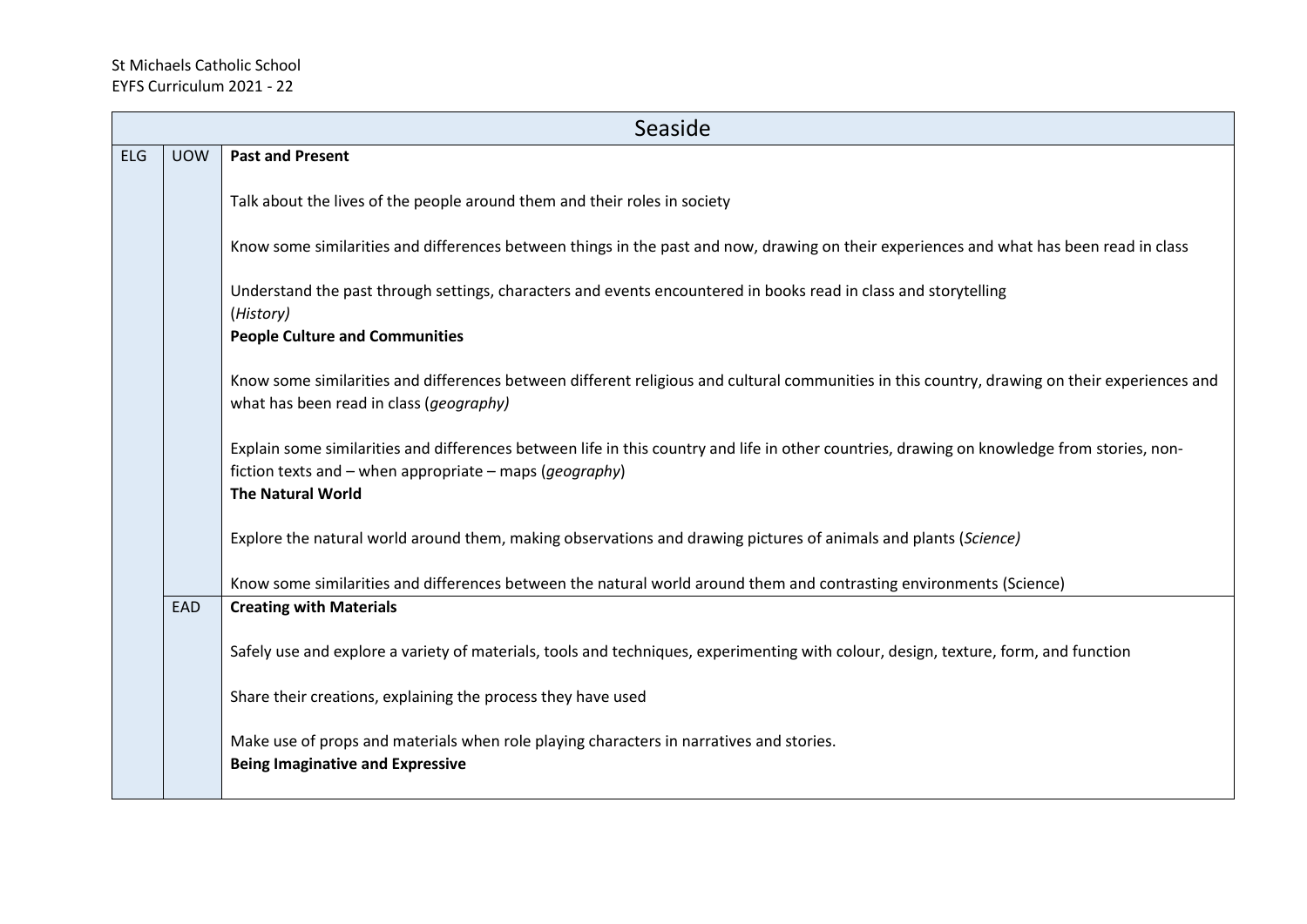|                  | move in time with music                                                                                                                                                                                                                                                                                                                                    |                                                                                                                                                         | Invent, adapt and recount narratives and stories with peers and their teacher<br>Sing a range of well-known nursery rhymes and songs; - Perform songs, rhymes, poems and stories with others, and – when appropriate try to                                                                                                                                                                                                                                                                                                                                                                                                                                                                                                                                                                                                                                                                                                                                                                                                                                                                                                                                                                                                                                                 |                                                                                                                                                                                                          |
|------------------|------------------------------------------------------------------------------------------------------------------------------------------------------------------------------------------------------------------------------------------------------------------------------------------------------------------------------------------------------------|---------------------------------------------------------------------------------------------------------------------------------------------------------|-----------------------------------------------------------------------------------------------------------------------------------------------------------------------------------------------------------------------------------------------------------------------------------------------------------------------------------------------------------------------------------------------------------------------------------------------------------------------------------------------------------------------------------------------------------------------------------------------------------------------------------------------------------------------------------------------------------------------------------------------------------------------------------------------------------------------------------------------------------------------------------------------------------------------------------------------------------------------------------------------------------------------------------------------------------------------------------------------------------------------------------------------------------------------------------------------------------------------------------------------------------------------------|----------------------------------------------------------------------------------------------------------------------------------------------------------------------------------------------------------|
| Term<br>Summer 2 | <b>Sticky Knowledge</b><br>The seaside is<br>where the<br>land meets<br>the sea<br>Naming<br>animals which<br>live at the<br>seaside and<br>under the sea<br>- seagulls,<br>crabs, fish,<br>dolphins,<br>whales,<br>octopus,<br>sharks<br>Naming<br>similarities<br>and<br>differences<br>between<br>visiting the<br>seaside in the<br>past and<br>present | Key Vocab<br>Seaside<br>Land<br>Sea<br>seagulls, crabs, fish,<br>dolphins, whales,<br>octopus, sharks<br>Past<br>Present<br><b>Float</b><br><b>Sink</b> | Curriculum Ideas<br>Using maps and online globes to identify where the seaside is<br>Exploring materials at the seaside - printing with seashells<br>$\overline{\phantom{a}}$<br>Looking at photos of seaside environments close to home and<br>how they have changes - Tynemouth and South Sheilds<br>Discussing any visits children may have been on to the seaside<br>and remembering what they did while they were there<br>Looking at where the seaside is on maps and<br>photographs<br>Discussing why a seaside is called the seaside<br>Looking at our immediate environment $-$ is it the<br>seaside?<br>Seaside animals to play with in areas - seaside small world space<br>Seaside role play outside - link with sun saftey.<br>$\overline{\phantom{a}}$<br>Explore floating and sinking with a range of materials and objects<br>to make boats<br>Be able to identify heavy objects sink and light objects float<br>Be able to ask questions about floating and sinking $-$ such as why<br>$\overline{\phantom{a}}$<br>heavy boats float?<br>Experiment with a range of objects and materials to see which<br>ones float and sink - making own boats to float<br>Sorting old and new items linked to the seaside using language<br>related to past and present | Links to Year 1<br>History<br>Language<br>and<br>discussion<br>about the<br>past<br>Geography<br>Exploring<br>with maps<br>and<br>features on<br>a map<br>Science<br>Animals<br>and<br>their<br>habitats |